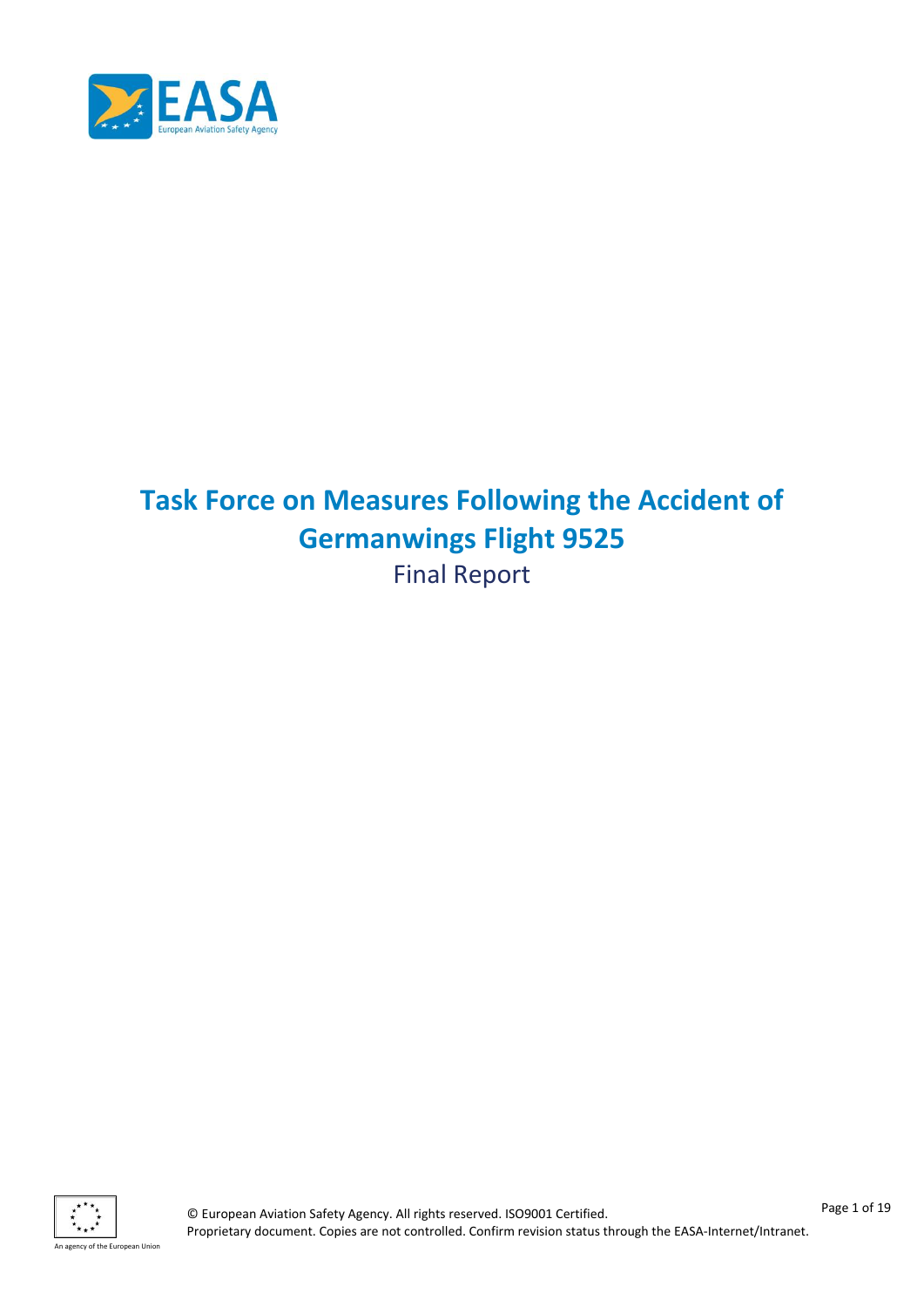

# **Table of Contents**

| 1              |       |  |  |  |  |
|----------------|-------|--|--|--|--|
| $\overline{2}$ |       |  |  |  |  |
| 3              |       |  |  |  |  |
|                | 3.1   |  |  |  |  |
|                | 3.2   |  |  |  |  |
| 4              |       |  |  |  |  |
|                | 4.1   |  |  |  |  |
|                | 4.2   |  |  |  |  |
|                | 4.3   |  |  |  |  |
| 4.3.1          |       |  |  |  |  |
|                | 4.3.2 |  |  |  |  |
| 4.4            |       |  |  |  |  |
| 5              |       |  |  |  |  |
|                | 5.1   |  |  |  |  |
|                | 5.2   |  |  |  |  |
| 6              |       |  |  |  |  |
|                |       |  |  |  |  |

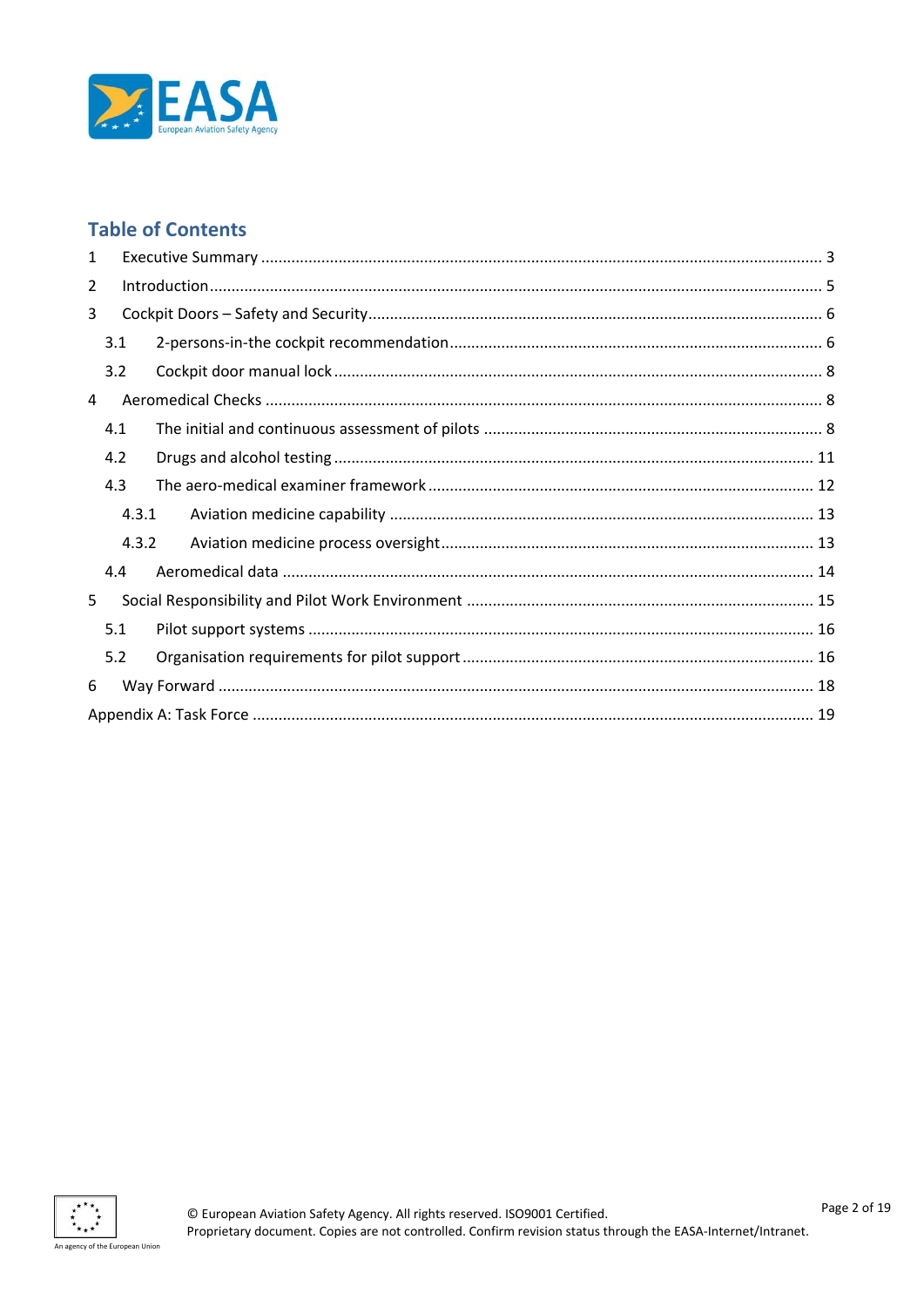

#### <span id="page-2-0"></span>**1 Executive Summary**

The European Aviation Safety Agency (EASA) was tasked by the European Commissioner Ms. Violeta Bulc to establish a Task Force to look into the accident of Germanwings flight 9525 including the findings of the French Civil Aviation Safety Investigation Authority (BEA) preliminary investigation report.

Chaired by Patrick Ky, EASA Executive Director, the Task Force consisted of 14 senior representatives from airlines, flight crew associations, medical advisors and authorities. Additional contributions were provided by invited experts and representative bodies. Three formal Task Force meetings took place from May to July 2015. Additional sub-groups undertook reviews of specific issues.

Early in its evaluation, the Task Force noted that the greatest scope for change was not related to cockpit doors but to wider issues including medical aspects such as aeromedical checks. The Task Force subsequently focussed on the initial and continuous medical assessments of pilots including psychological evaluation, the aeromedical examiner framework and aeromedical data systems.

Following the first discussions, the Task Force also addressed the pilot work environment and drugs and alcohol testing. The Task Force recognised that the abuse of drugs and alcohol is one of the disorders potentially affecting the mental health of pilots for which screening tests are readily available.

As a result of its work, the Task Force delivered a set of 6 evidence based recommendations to the European Commission on 16 July 2015. Particular effort was made to balance medical secrecy and safety, and apply proportionality between safety objectives and technical solutions. The recommendations are listed below:

- Recommendation 1: The Task Force recommends that the 2-persons-in-the-cockpit recommendation is maintained. Its benefits should be evaluated after one year. Operators should introduce appropriate supplemental measures including training for crew to ensure any associated risks are mitigated.
- Recommendation 2: The Task Force recommends that all airline pilots should undergo psychological evaluation as part of training or before entering service. The airline shall verify that a satisfactory evaluation has been carried out. The psychological part of the initial and recurrent aeromedical assessment and the related training for aero-medical examiners should be strengthened. EASA will prepare guidance material for this purpose.
- Recommendation 3: The Task Force recommends to mandate drugs and alcohol testing as part of a random programme of testing by the operator and at least in the following cases: initial Class 1 medical assessment or when employed by an airline, post-incident/accident, with due cause, and as part of follow-up after a positive test result.
- Recommendation 4: The Task Force recommends the establishment of robust oversight programme over the performance of aero-medical examiners including the practical application of their knowledge. In addition, national authorities should strengthen the psychological and communication aspects of aero-medical examiners training and practice. Networks of aero-medical examiners should be created to foster peer support.

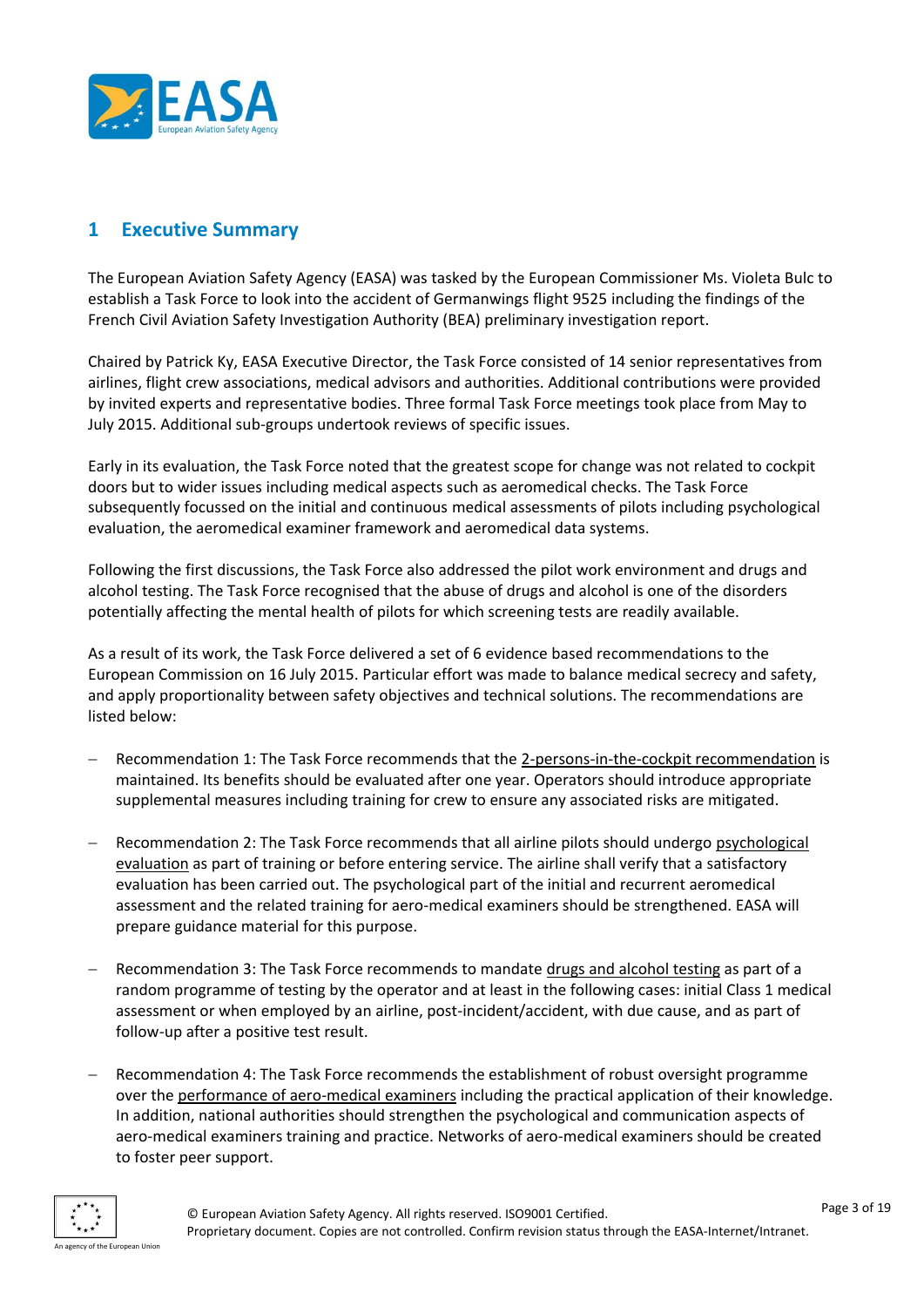

 Recommendation 5: The Task Force recommends that national regulations ensure that an appropriate balance is found between patient confidentiality and the protection of public safety.

The Task Force recommends the creation of a European aeromedical data repository as a first step to facilitate the sharing of aeromedical information and tackle the issue of pilot non-declaration. EASA will lead the project to deliver the necessary software tool.

 Recommendation 6: The Task Force recommends the implementation of pilot support and reporting systems, linked to the employer Safety Management System within the framework of a non-punitive work environment and without compromising Just Culture principles. Requirements should be adapted to different organisation sizes and maturity levels, and provide provisions that take into account the range of work arrangements and contract types.

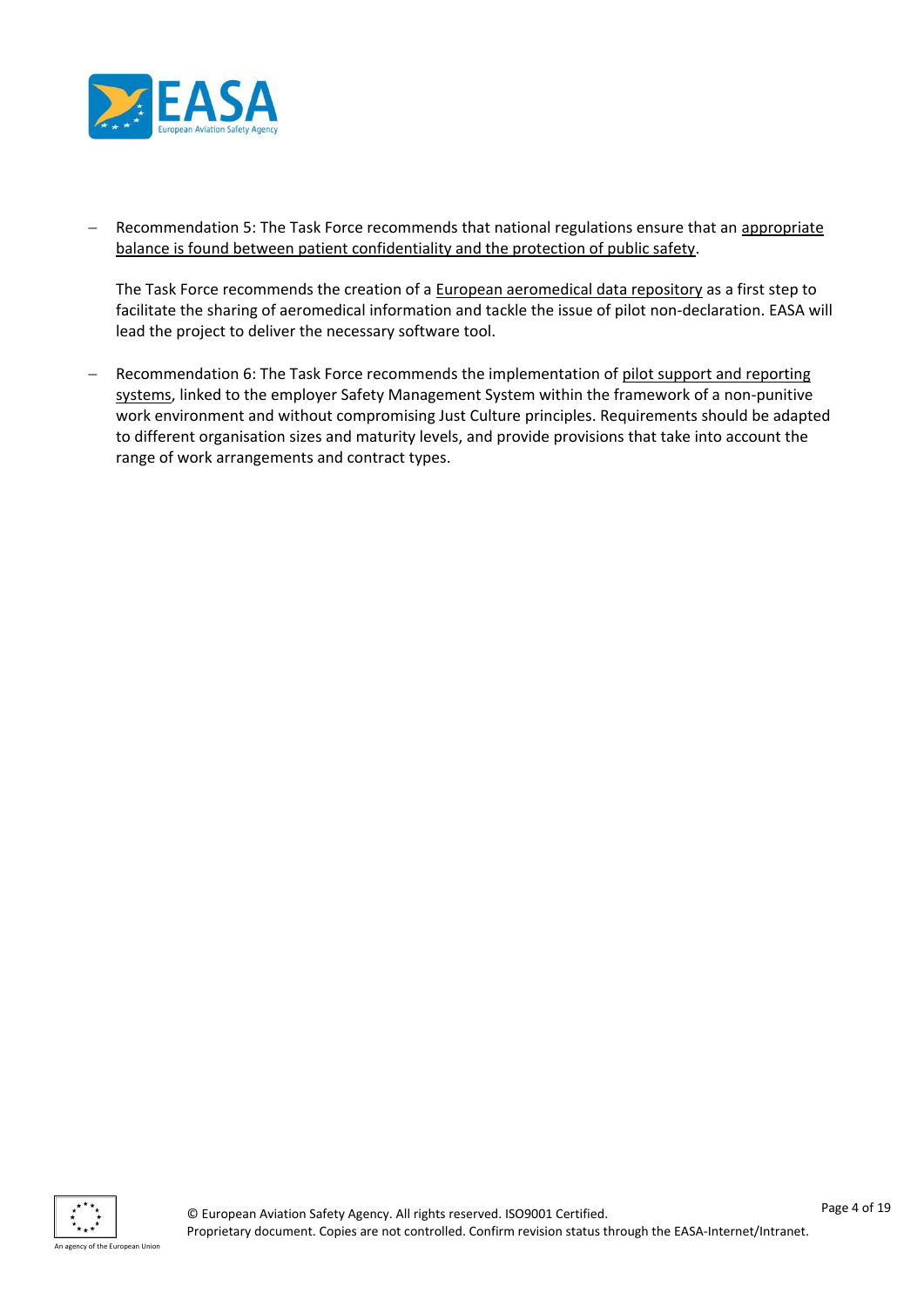

# <span id="page-4-0"></span>**2 Introduction**

The European Commission tasked the European Aviation Safety Agency (EASA) to establish a Task Force to look into the 24 March 2015 accident of Germanwings flight 9525, including the findings in the French Civil Aviation Safety Investigation Authority, Bureau d'Enquetes et d'Analyses (BEA), preliminary investigation  $report<sup>1</sup>$ .

The BEA preliminary report concluded that the accident was caused by an intentional act from the co-pilot to down the aircraft. The report also highlighted areas which should be looked at in more depth in order to help prevent the recurrence of such events. The Task Force therefore conducted a review of these issues including cockpit door locking systems, cockpit access and exit procedures, the aeromedical framework including medical checks, and the flight crew working environment.

The Task Force brought together 14 senior representatives<sup>2</sup> from airlines, flight crew associations, medical advisors and authorities. The chairmanship was assured by Patrick Ky, EASA Executive Director. Additional presentations and contributions were delivered by invited experts and representative bodies.

In addition to three formal Task Force meetings, organised at the EASA Brussels Office from May to July 2015, sub-groups were established and experts were tasked to carry out an in-depth analysis on issues such as the cockpit door procedures, initial and continuous assessment of pilots, psychological evaluation, drugs and alcohol testing and aeromedical data systems. The conclusions and considerations of the sub-groups and experts were presented to the plenary meetings for discussion and eventual decision.

The Task Force worked on a set of recommendations taking into account expert evidence, balancing medical secrecy and safety, and applying proportionality between safety objectives and technical solutions.

The work of the Task Force was conducted in parallel to the BEA-led independent technical investigation, which will produce safety recommendations to be considered by the competent authorities. Furthermore, the Task Force took account of the work carried out by the German task force on cockpit safety, coordinated by the German Aviation Association (BDL), which was established in the wake of the Germanwings accident. Representatives from the US Federal Aviation Administration (FAA) also participated in the Task Force proceedings and contributed input on FAA work on pilot fitness.

The following report represents the work of the Task Force and the agreed recommendations for action presented to the European Commission today, 16 July 2015.

 $2$  See Appendix A for a full list of Task Force members.



 $\overline{\phantom{a}}$ 

<sup>1</sup> BEA Preliminary Report - Accident on 24 March 2015 at Prads-Haute-Bléone (Alpes-de-Haute-Provence, France) to the Airbus A320-211 registered D-AIPX operated by Germanwings.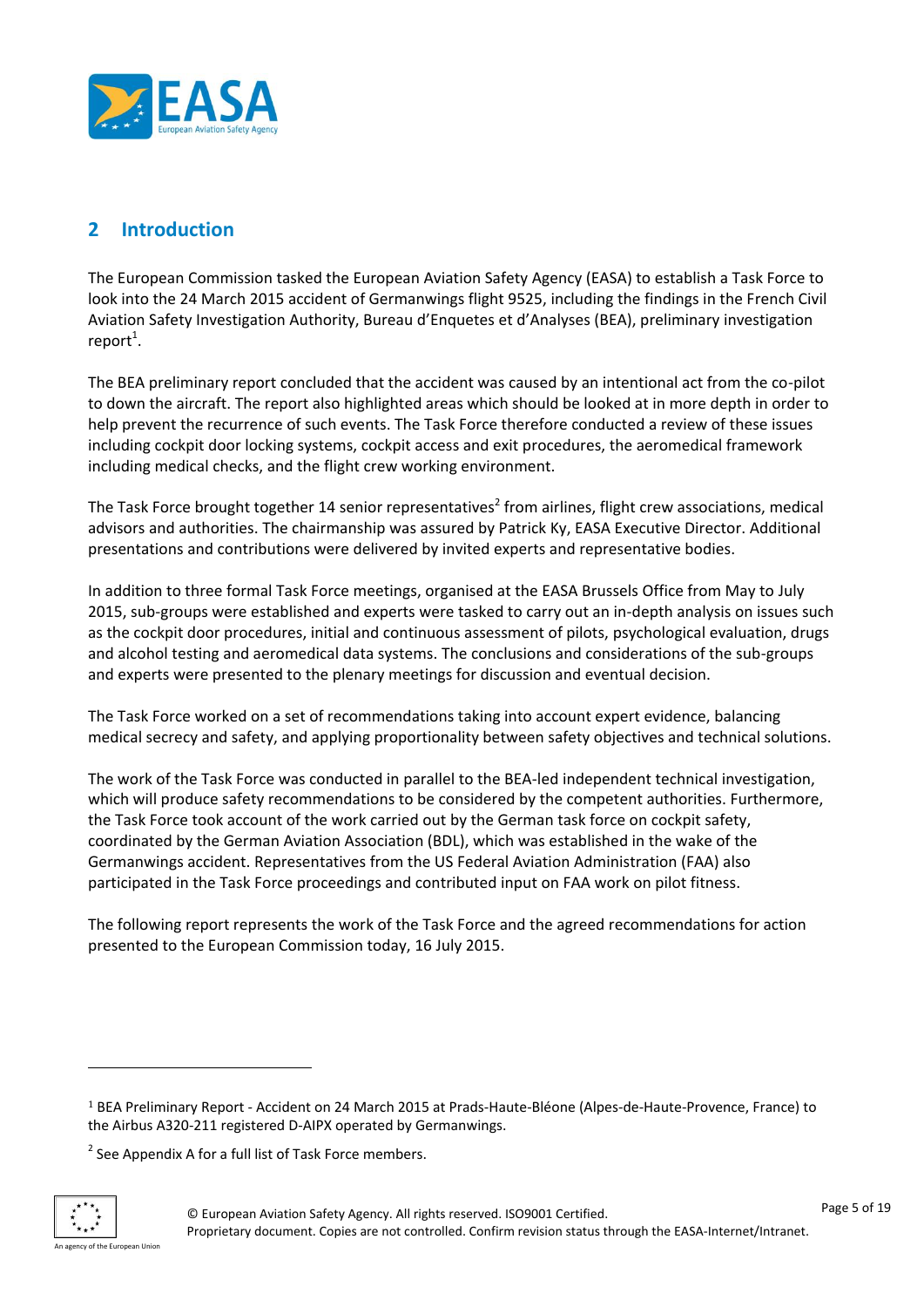

Germanwings flight 9525 was a scheduled international passenger flight from Barcelona–El Prat airport in Spain to Düsseldorf Airport in Germany, which crashed on 24 March 2015 killing all 144 passengers and six crew members on board. The Airbus A320-200 registered D-AIPX crashed in the French Alps, some 100 kilometres northwest of Nice, after a constant descent that began shortly after the aircraft had reached its cruise altitude. In accordance with the provisions of European regulation (EU) n°996/2010 on the investigation and prevention of accidents and incidents in civil aviation, the Safety Investigation is being led by the BEA.

#### <span id="page-5-0"></span>**3 Cockpit Doors – Safety and Security**

Following the 11 September 2001 attacks, several measures were introduced to mitigate the risk of unwanted persons entering the cockpit. Secure cockpit door locking was rapidly mandated at international and European level, and rules were subsequently fine-tuned to address the risks in the areas of rapid aircraft depressurisation, double pilot incapacitation, post-crash cockpit access, and door system failure including manual lock use. The vast majority of passenger transport aircraft are compliant to the current set of regulations.

The focus for all the measures that were introduced was put on the threat from outside of the cockpit. A potential threat from inside the cockpit was not fully considered in either the initial phase or the period that followed, when the regulations were fine-tuned.

Taking into account the BEA preliminary investigation report finding that the co-pilot did not open the cockpit door during the descent despite requests for access made via the keypad, the Task Force placed emphasis on the analysis of the 2-persons-in-the-cockpit recommendation and cockpit door manual locks.

#### <span id="page-5-1"></span>3.1 2-persons-in-the cockpit recommendation

The 2-persons-in-the-cockpit-procedure was introduced by airlines in the immediate aftermath of the 11 September 2001 attacks to ensure the monitoring of the area in front of the cockpit without the pilot leaving the seat prior to the installation of a camera system to perform this task. A number of airlines on both sides of the Atlantic continued to apply the two persons in the cockpit procedure at all times, even after the installation of camera surveillance systems.

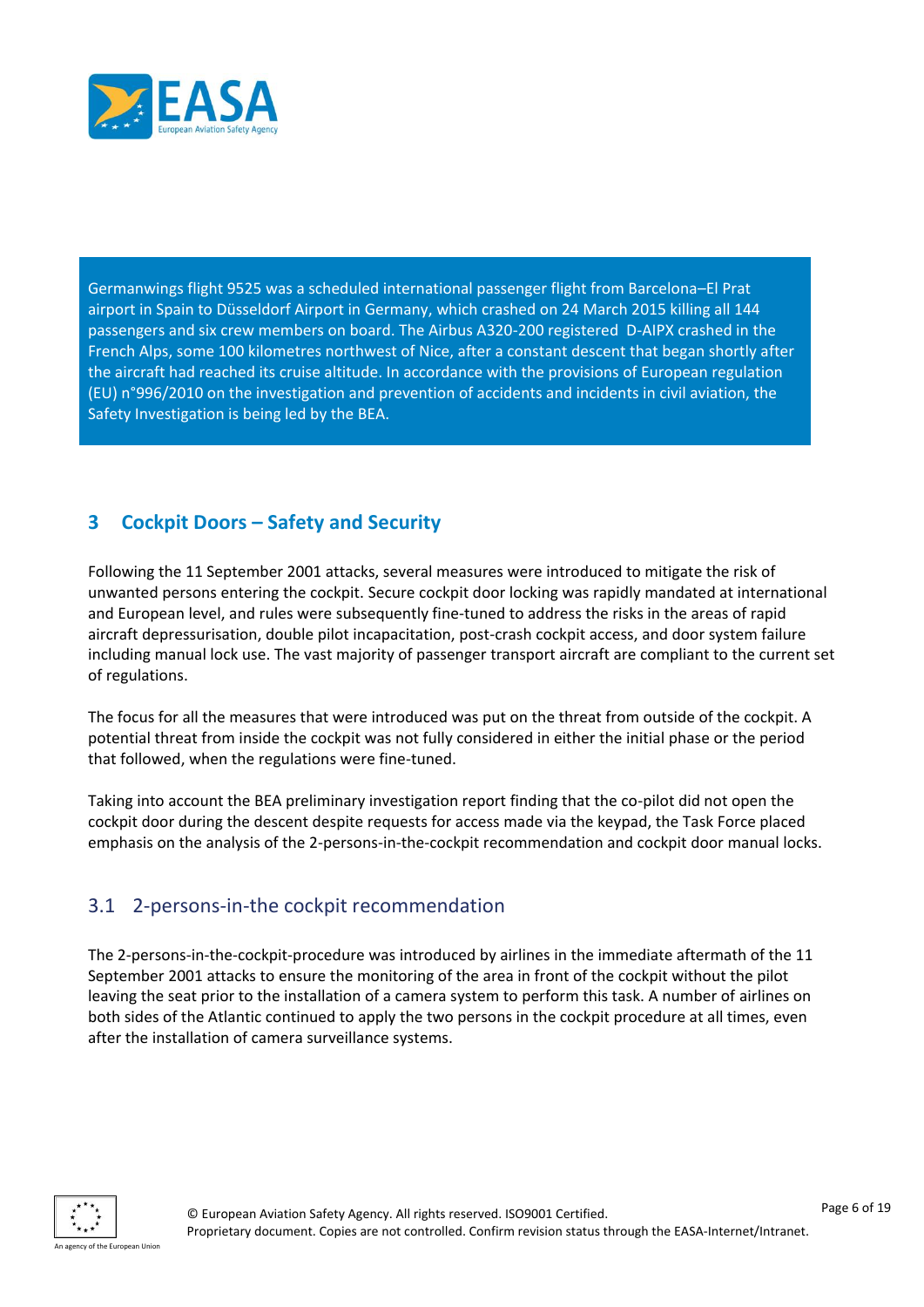

Following initial information available after the Germanwings accident, EASA issued on 27 March 2015 a Safety Information Bulletin (SIB)<sup>3</sup> temporarily recommending that airlines re-assess the safety and security risks associated with flight crew members leaving the flight crew compartment during non-critical phases of flight. Based on this assessment, airlines should ensure that at least two crew, including at least one qualified pilot, are in the cockpit at all times of the flight or implement other equivalent mitigating measures. The EASA recommendation has been widely implemented.

The Task Force has analysed possible additional risks stemming from the 2-persons-in-the-cockpit recommendation, including but not limited to the possibility that it allows access of additional persons to the flight deck.

The Task Force notes that the procedure has been extensively used by airlines in many countries prior to the EASA recommendation and no issues have been reported because of it. EASA was not aware of any reported incidents due to a member of cabin crew being on the flight deck. EASA also reported on the FAA's information that it was unaware of any known related security or safety incidents.

A number of airlines have implemented supplemental measures to complement the requirement. Crew may be subject to additional security screening, and temporary staff excluded from the task. In addition, training may be provided so that crew are fully aware of the requirements of the role, which is limited to facilitating the opening and closing of the cockpit door.

The Task Force takes note of the positive reaction from the general public to the implementation of the 2 persons-in-the-cockpit-recommendation.

Taking into account the possible safety benefits, the public's confidence in and acceptance of the measure and the current widespread application, the Task Force determined that the 2-persons-in-the-cockpit recommendation should be maintained.

Nevertheless, the application of the recommendation should be monitored and evaluated one year after publication of this report. Operators should ensure that appropriate measures are used to mitigate any new risk. The measures could include additional training for crew asked to enter the cockpit and tasking only selected crew with this role.

**Recommendation 1:** The Task Force recommends that the 2-persons-in-the-cockpit recommendation is maintained. Its benefits should be evaluated after one year. Operators should introduce appropriate supplemental measures including training for crew to ensure any associated risks are mitigated.

#### <sup>3</sup> [SIB n°2015](http://ad.easa.europa.eu/ad/2015-04)‑04



l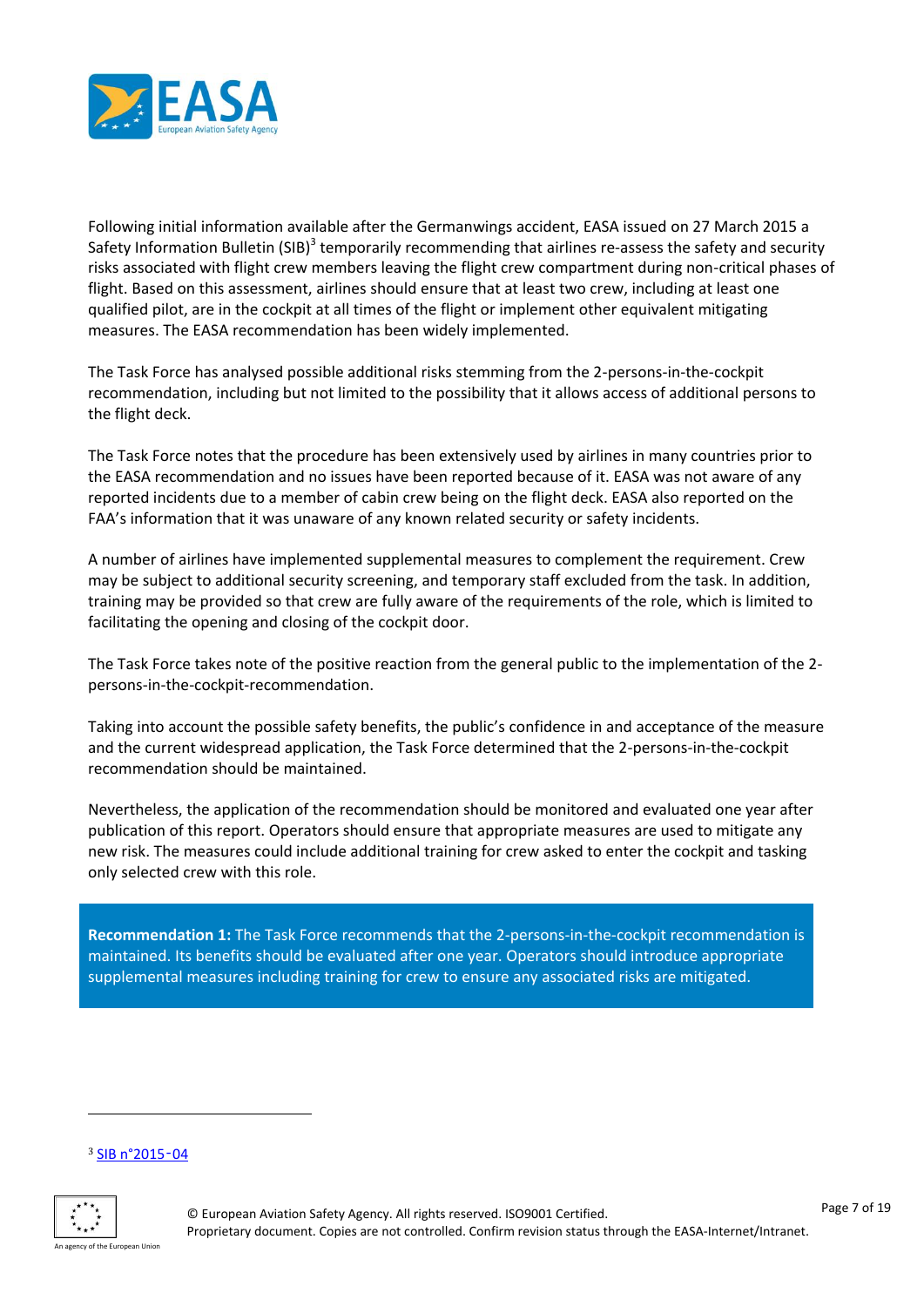

# <span id="page-7-0"></span>3.2 Cockpit door manual lock

The Task Force reviewed the mechanisms used to lock the cockpit door and the risks associated to these. In the case of failure of the cockpit door electronic locks, an additional manual lock is often installed to mitigate the security risk and ensure dispatch reliability. Although the manual lock is not compliant with the requirements related to rapid decompression and crash landing with cockpit door jammed and pilots incapacitated (CS 25.365 and 25.772), it is accepted based on the low probability of these events. In the past, the risk of illegitimate use of the manual lock from inside the cockpit was not fully assessed.

The Task Force reviewed the use of the cockpit manual door lock. Available data shows that the use of the manual cockpit door lock is very rare. Based on data provided by 10 European airlines and subsequent analysis carried out by EASA, the rate is estimated at only 1 in every 250,000 flights.

The Task Force has not identified presently suitable alternatives to the manual lock to guarantee security in case of the failure of the automatic system. It is also noted that there are specific cases where the manual lock has proven useful, notably in the US in 2012 when a pilot developed sudden psychiatric illness and was prevented from re-entering the cockpit through the use of the manual lock.

Taking into account that possible risks associated with illegitimate use of the manual lock from inside the cockpit may be mitigated through the 2-persons-in-the-cockpit recommendation, the Task Force does not see it necessary to recommend further immediate action on the cockpit door manual or electrical locking system at present.

# <span id="page-7-1"></span>**4 Aeromedical Checks**

The pilot of the Germanwings accident underwent an initial Class 1 medical assessment and psychological evaluation by a pilot training organisation prior to being selected for flight training. He developed mental ill-health which manifested itself during ab-initio training.

The overall number of aviation accidents with a medical cause or contribution is small but they have the propensity to result in rare, catastrophic accidents. Not all medical events are predictable.

# <span id="page-7-2"></span>4.1 The initial and continuous assessment of pilots

The Task Force analysed the current assessment system. The current process foresees that candidates for flight training undergo medical screening and airline and pilot training organisation selection procedures:

Medical screening: An initial Class 1 medical assessment includes the taking of a medical history, examination and several tests, among which a general mental health assessment. If the medical history or discussion raises concerns about psychiatric or psychological ill-health, the candidate is referred to a psychiatrist or a clinical psychologist for review prior to their fit status being decided.

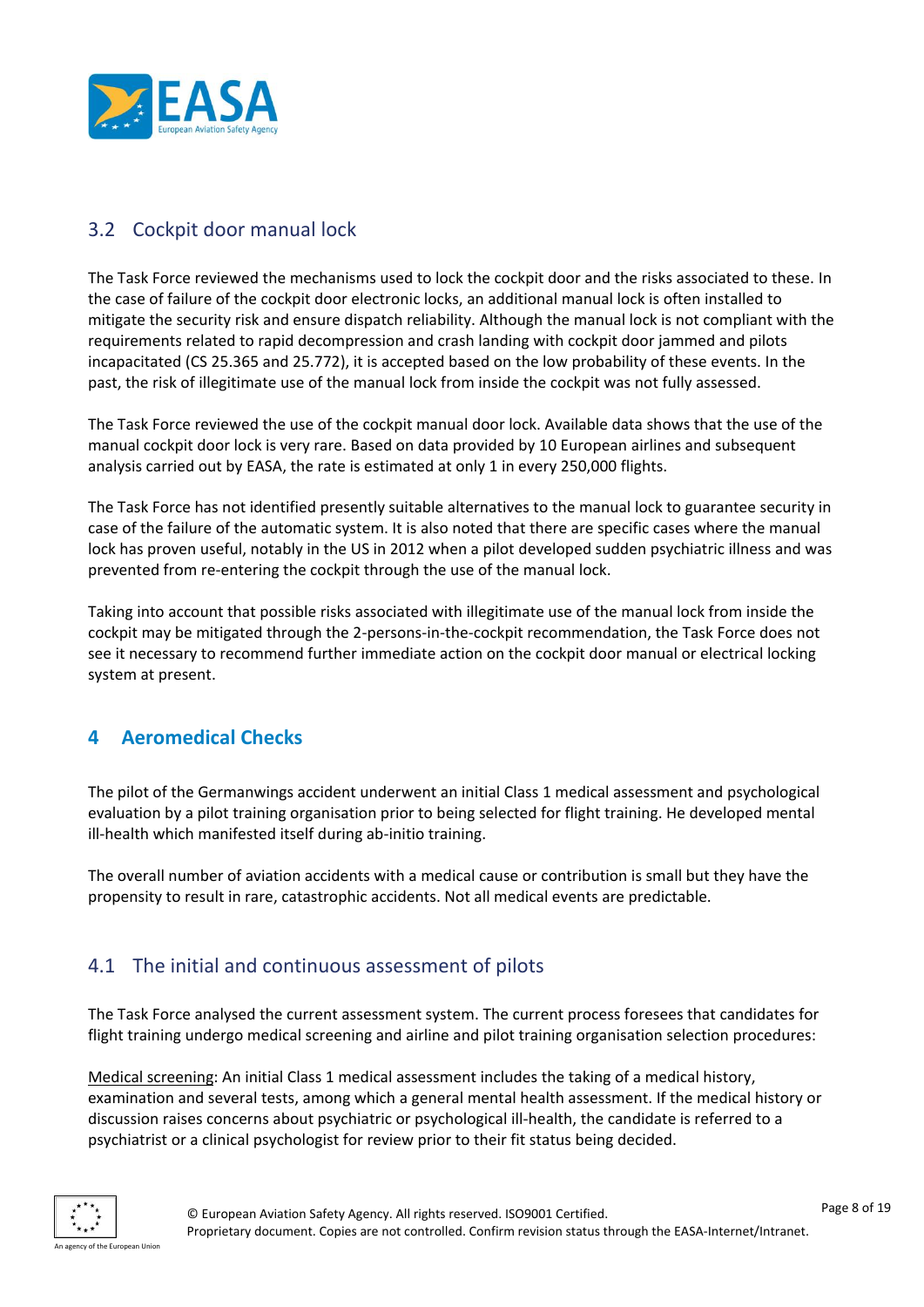

The system puts emphasis on the ability of the aero-medical examiners to detect disorders in all fields of medicine, including psychiatric and psychological disorders. Sometimes these disorders are difficult to detect, for example because no early symptoms exist, or when an individual is not open about their symptoms, thoughts or behaviour.

Airline and pilot training organisation selection procedures: Psychological evaluation of self-sponsored candidates and airline cadets is undertaken through pilot training organisations, under the direction of a psychologist. Currently, some entrants into commercial flying will never undertake an initial psychological evaluation due to their training path.

If undertaken, the psychological evaluation includes an assessment of cognitive capacity to be an airline pilot, as well as performance aspects, checking abilities such as multi-tasking, psycho-motor coordination, attention, concentration, memory, reaction times and stress tolerance. Pilot training organisations tend to use their own customised tests.

The psychological evaluation at the selection stage may include an evaluation of the personality of the candidates. The aim of these tests is to identify applicants who are balanced and do not show any signs of behavioural instability, and to exclude applicants whose personality factors elevate the risk of later behavioural problems.

After having been accepted for Air Transport Pilot License training, currently candidates who experience difficulties in terms of performance or behavior during training (e.g. from fatigue, intense workload, depression, substance misuse) may be reported by flight instructors or other students to the pilot training organisation management. For some pilot training organisations, those difficulties trigger a meeting between the student and the chief pilot or the Head of Training of the pilot training organisation and in the case of depression, anorexia, addiction, etc. with a clinical psychologist and/or psychiatrist.

Psychological evaluation of applicants for airline pilot training (self-sponsored and state/airline sponsored) is essential but evidence to date does not support the idea that recurrent evaluation brings added value.

Aero-medical examiner advice between medicals: A pilot who is determined to hide a medical condition, which is not detectable on examination, may currently seek medical advice and treatment in another country and is able to purchase medication abroad or over the internet.

The role of aero-medical examiners in giving aeromedical advice to pilots between medicals is essential and is not always sufficiently emphasised in the rules or well understood by pilots and there is very little EASA guidance material on aeromedical matters.

Based on these observations, the Task Force recommends to emphasise, in the rules and in aero-medical examiner training, the role of aero-medical examiners in giving aeromedical advice to pilots between medicals and promote this to pilots. Issues potentially affecting flight safety are reported by aero-medical examiners to the licensing authority.

Continuous aeromedical assessment: Regarding the continuous assessment, aero-medical examiners learn most of the information through pilots giving information about their past medical history, current and past medication, and answering questions directed by the doctor depending on their psycho-social situation and

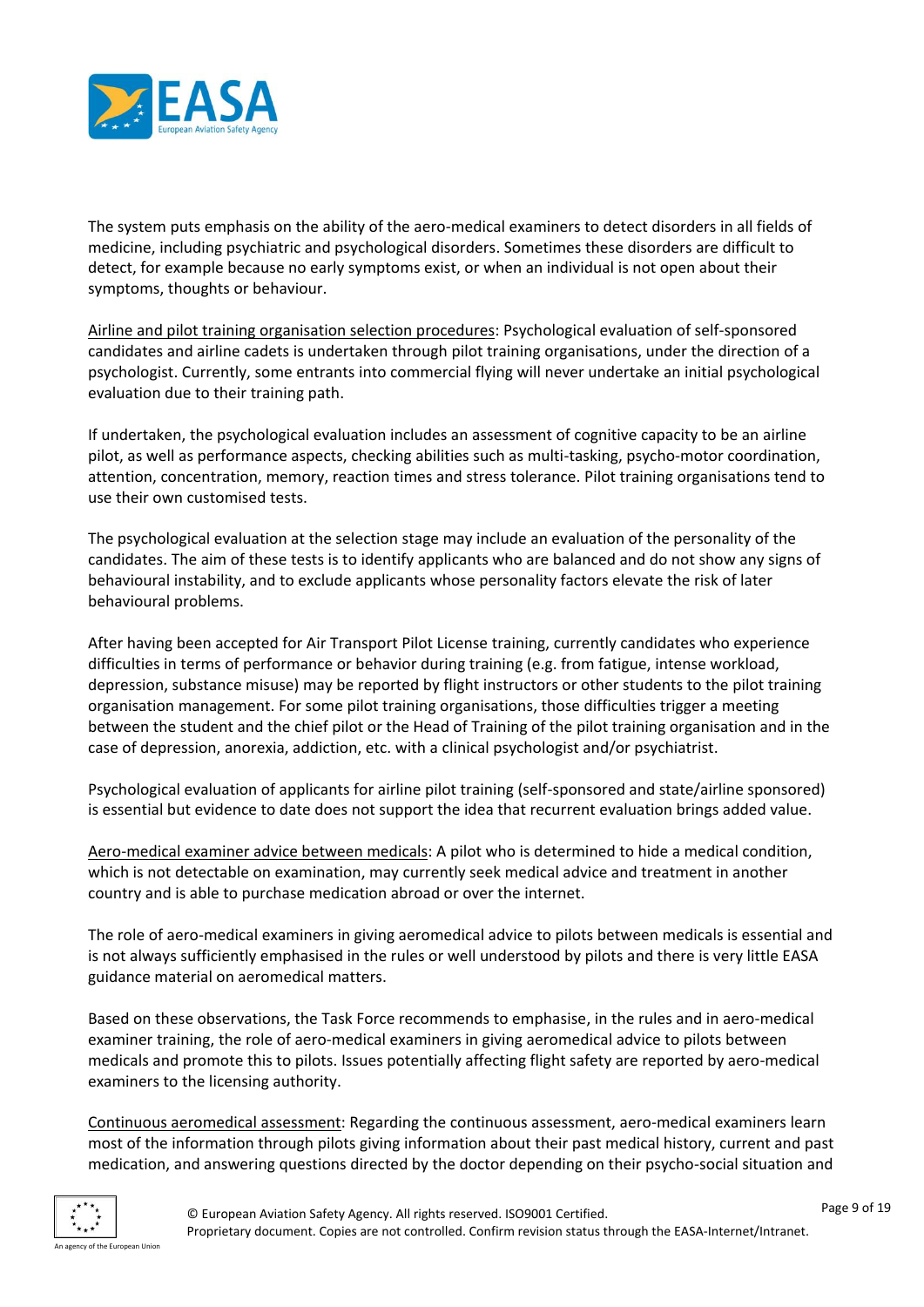

symptoms. The majority of medical conditions present in between medical examinations are not detected by aero-medical examiners if not reported by the pilot. Nevertheless, the task force recommends to strengthen the psychological part of the recurrent assessment and the related training for aero-medical examiners. EASA will prepare guidance material for this purpose.

Based on these facts and to mitigate in particular the currently existing possibility to become an airline pilot without having undergone psychological evaluation, the Task Force recommends that all airline pilots should undergo a psychological evaluation as part of training or before entering airline service. The airline shall verify that pilots employed have undergone the psychological evaluation by a psychological expert successfully or they shall arrange the evaluation themselves using such expertise. The retroactive application of this requirement should be further analysed. The Safety Management Systems of airlines and pilot training organisations shall include provisions to ensure that the psychological evaluation has been carried out.

The following additional recommendations might be considered to reinforce the system:

- Psychological evaluation shall be done with aviation psychological expertise. This expertise should be verified by the Member State. A formal recognition of aviation psychologist could be explored separately with the relevant professional bodies.
- EASA should develop guidance material to describe what is expected to be undertaken by the Aeromedical Examiner at the initial and revalidation medicals, including guidance on how to conduct a general mental health assessment. Enhanced psychiatric or psychological assessment does not need to be introduced into the initial Class 1 medical assessment, unless clinically indicated. The current rules allow for additional assessment if indicated. Periodic psychiatric review should be considered after a period of mental illness.
- EASA will develop procedures for pilot training organisations to deal with students who experience some behavioural difficulties during the initial training.

**Recommendation 2:** The Task Force recommends that all airline pilots should undergo psychological evaluation as part of training or before entering service. The airline shall verify that a satisfactory evaluation has been carried out. The psychological part of the initial and recurrent aeromedical assessment and the related training for aero-medical examiners should be strengthened. EASA will prepare guidance material for this purpose.

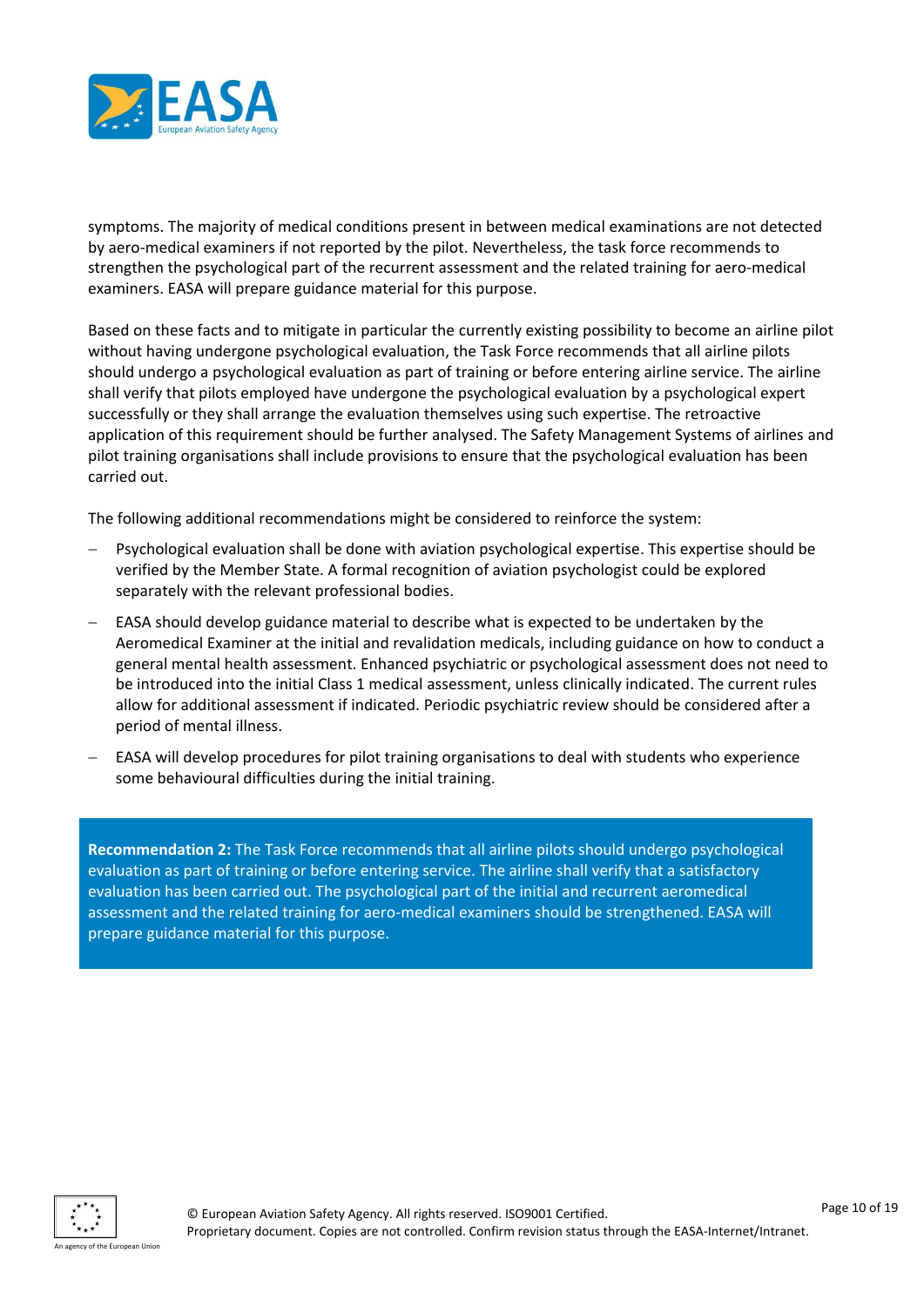

# <span id="page-10-0"></span>4.2 Drugs and alcohol testing

The use/abuse of drugs and alcohol<sup>4</sup> is one of the few disorders that has the potential to affect the mental health of pilots, for which screening by means of biochemical tests is available.

From 1980 to 2011, there were 31 medical-cause commercial air transport accidents of which 20 were of psychiatric cause. The highest proportion of the psychiatric causes (60%) was due to drugs or alcohol<sup>5</sup>.

Drugs and alcohol can lead to errors, slow or incorrect judgement and decisions, poor cognitive function, slow reaction times, mood changes, poor coordination, tracking or concentration and risk-taking behaviour or inappropriate action. All these have clear implications for flight safety. In contrast to most other medical causes of flight crew impairment or incapacitation, the impairment of a pilot due to drugs and alcohol is often difficult to recognise and is likely to affect the whole of a flight duty period<sup>6</sup>. Side effects from certain types of medication can also lead to a flight safety risk.

Early recognition of drugs and alcohol problems is more likely in a company that has an active, clear, accessible and open reporting system, which promotes fair management of pilots with medical issues and has a good safety culture. Positive support and active rehabilitation is essential to encourage declaration of drugs and alcohol problems. The demonstration of a robust company stance differentiating between strong support for pilots who self-declare and intolerance of pilots who don't declare and put their and others' lives at risk is of paramount importance.

Drugs and alcohol testing is mandated by legislation in a number of States and also undertaken by a number of airlines in States where there is no statutory requirement to test. It is currently being considered by a number of aviation authorities and airlines. The Task Force reviewed evidence from safety regulators and airlines undertaking drugs and alcohol testing, all employer led rather than mandated by legislation. The Task Force also took account of legislation and practices related to drugs and alcohol testing in the road and rail areas.

Different scenarios were considered for the drugs and alcohol testing: pre-employment, with due cause (e.g. post incident/accident, whistleblowing report, on suspicion), periodic, random and follow-up (after tests).

A number of elements to be considered for a drugs and alcohol testing programme were identified and analysed, including policy, training of staff, testing principles and implementation, quality assurance and issues for employers.

<sup>6</sup> 'Impairment' is used to signify reduced functioning. 'Incapacitation' is used to signify complete inability to function.



 $\overline{a}$ 

<sup>&</sup>lt;sup>4</sup> Drugs' is used in this report to refer to illicit drugs. Medication is used to refer to substances either prescribed or bought over the counter, or internet, to treat symptoms or a medical condition.

<sup>5</sup> Medical Cause Fatal Commercial Air Transport Accidents: Analysis of UK CAA Worldwide Accident Database 1980- 2011 (Abstract). SJ Mitchell, M Lillywhite Aviat Space Env Med: 2013; 84(4)p346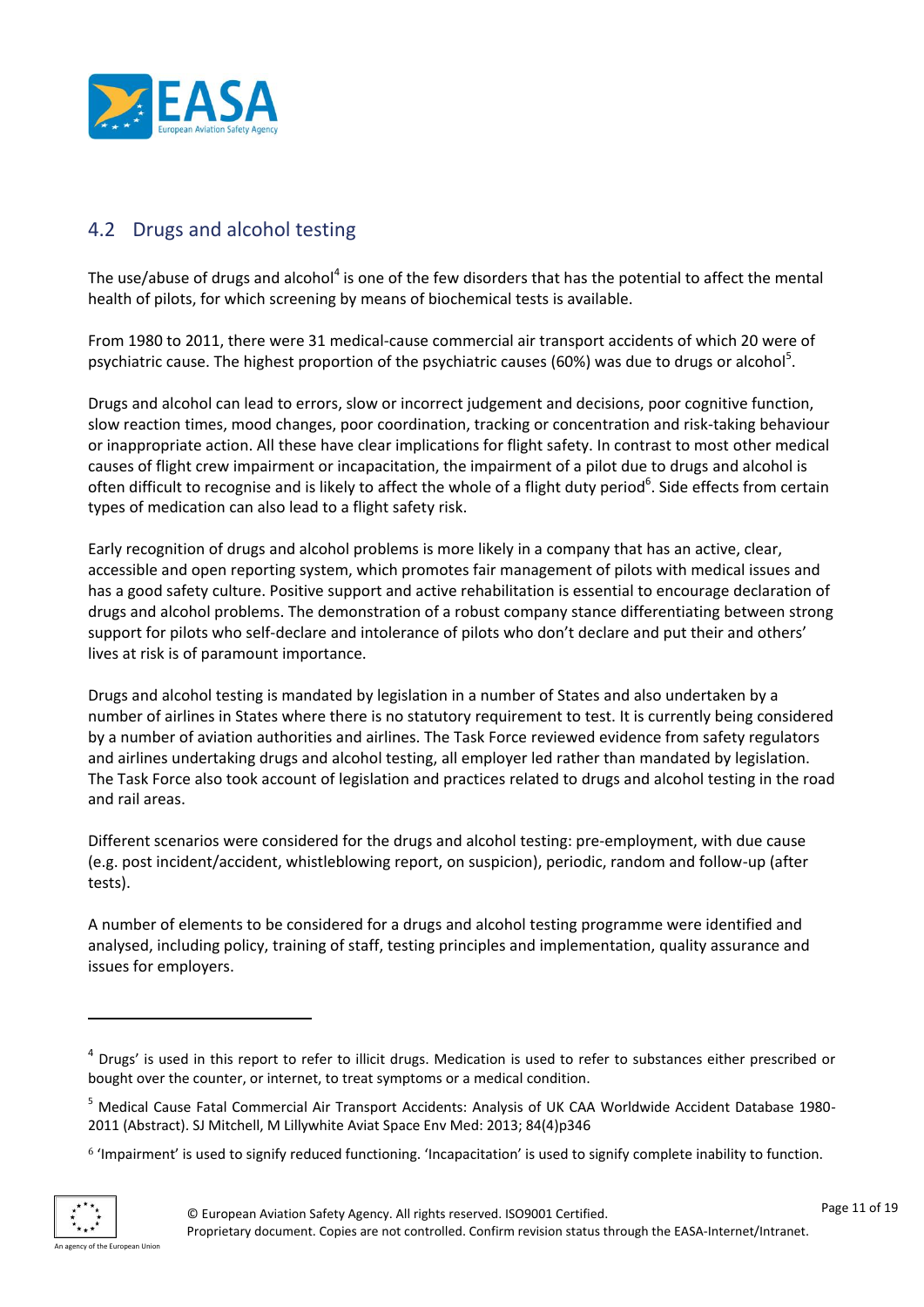

Based on the analysis carried out, the Task Force recommends to mandate drugs and alcohol testing as part of a random programme of testing by the operator and at least in the following cases: in conjunction with the initial Class 1 medical assessment or when employed by an airline, post incident, post-accident, with due cause, as part of follow-up and after a positive test result. All operators' Safety Management System should include a drugs and alcohol policy and organisations should be required to report the results of testing to the competent authority.

The following considerations and guidelines might be taken into account for the implementation of the recommendations:

- The test shall comply with the best practice including "B samples" to avoid false positives.
- It may be appropriate to obtain a complete EU-wide picture of national drugs and alcohol legislation that affects pilots by surveying the competent authorities.
- International experience should be taken into account.
- Require the competent authority to collate the results of testing and to amend the percentage of pilots required to be tested the subsequent year according to the proportion of positive results obtained in the previous period.
- Require the competent authority to approve accredited organisations to undertake drugs and alcohol testing for licensing purposes.
- Legislation should avoid mandating a list of drugs to be tested to allow for local variation in usage and the introduction of new drugs. Guidance will need to be updated regularly.
- Any publicity campaign to introduce the concept of drugs and alcohol testing to the aviation community should include safety information about potential side effects of medication, both prescribed and purchased directly from a pharmacy or online.
- It might be considered to extend the target group for the random testing programme to other safety critical professionals.

**Recommendation 3:** The Task Force recommends to mandate drugs and alcohol testing as part of a random programme of testing by the operator and at least in the following cases: initial Class 1 medical assessment or when employed by an airline, post-incident/accident, with due cause, and as part of follow-up after a positive test result.

# <span id="page-11-0"></span>4.3 The aero-medical examiner framework

The Task Force reviewed the current European aeromedical system, including the regulatory framework and the roles and relationships of the different actors including the authorities, aeromedical centres, aeromedical examiners and pilots.

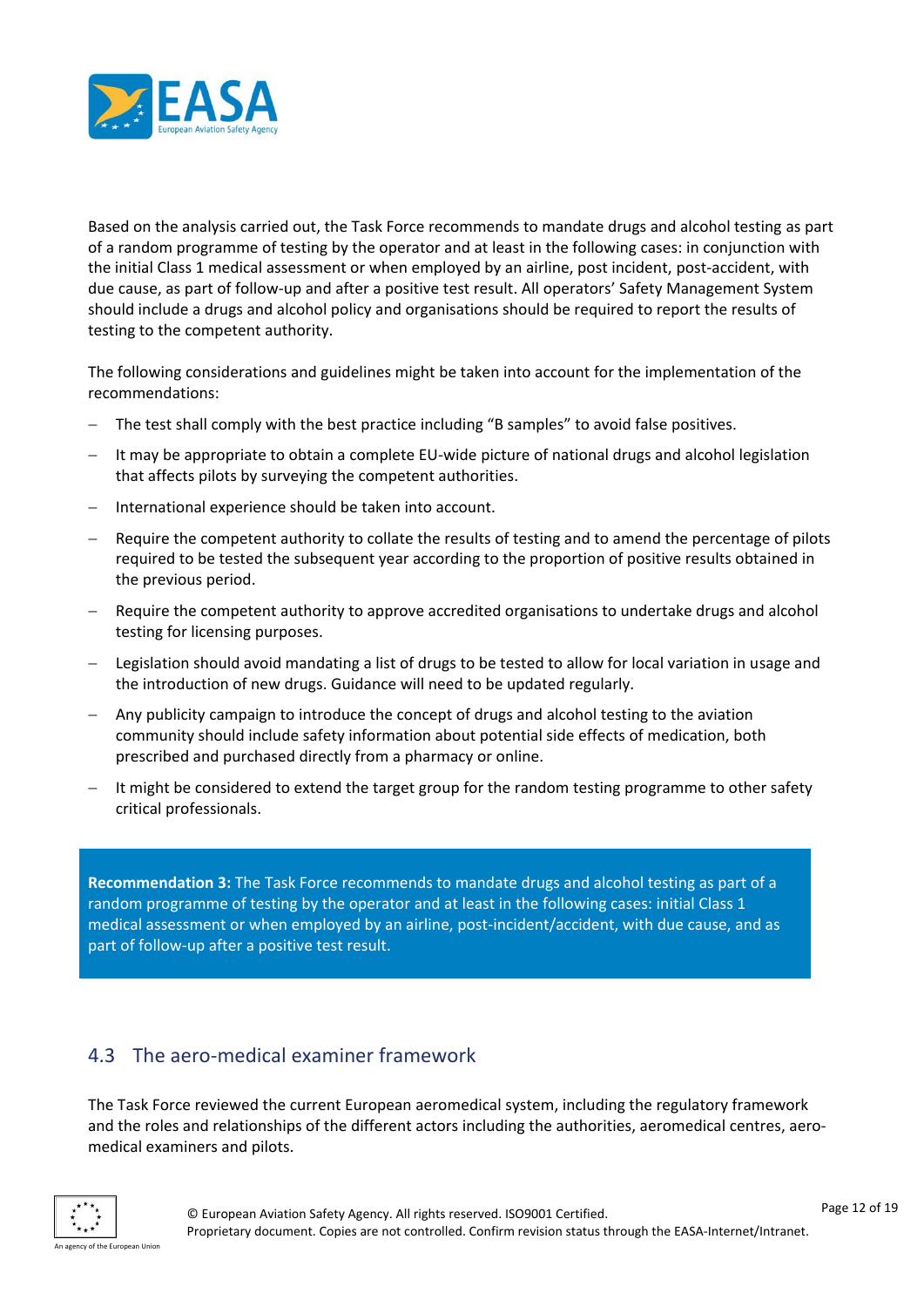

# <span id="page-12-0"></span>4.3.1 Aviation medicine capability

The current rules require that, in the case of Class 1 medical certificate applicants and holders, difficult, contentious and borderline decisions shall be referred to the licensing authority. In these cases, the authority medical assessor needs the right level of experience to take a leading role and decide on the fitness of the applicant. However, it is difficult for aero-medical examiners without a profound clinical background to deal with pilots having health problems but not having reached a critical threshold. This problem is further aggravated by the fact that many aero-medical examiners work in relative isolation, alone or as part of medical practises without the support of colleagues facing the same issues.

The authorities play an important role in ensuring a cooperative relationship with aero-medical examiners, including in sharing detailed information on the latest medical developments and rule changes.

The Task Force discussed the creation of networks of aero-medical examiners as a way to address these issues. These networks could be coordinated through the national authorities and grouped according to geographic or work environment criteria. They would provide peer support and ensure that aero-medical examiners are not isolated in their daily activities. However, aero-medical examiners will remain responsible for their decisions. Training for aero-medical examiners should be complemented by additional training in psychological disorders and patient communication skills.

A complementary way to mitigate aero-medical examiners isolation would be for aeromedical centres to play the role of network coordinators.

# <span id="page-12-1"></span>4.3.2 Aviation medicine process oversight

The Task Force analysed the oversight of the aviation medicine system and highlighted the importance of evaluating the quality of pilot medical assessments. The Task Force identified the main following issues:

- There are presently no requirements for EASA to approve or audit aero-medical examiner training providers to ensure the level and consistency of training provided.
- The rules overseeing the auditing of aero-medical examiners and visits by medical standardisation teams are compliance based and concentrate on written processes and facilities.

Moving to a performance based audit and oversight system would bring strong benefits by showing the tangible issues faced by aero-medical examiners in their decision making, when making judgments on pilot fitness. This assessment of medical examiner performance should demonstrate how their knowledge is applied in practice. To support this change, authority medical assessors should receive training in performance-based audit techniques and the regulations should support this.

The main recommendation from the Task Force in this domain is to switch the focus of aeromedical audits to the assessment of aero-medical examiners performance including the application of their knowledge in practice. The Task Force also recommends that:

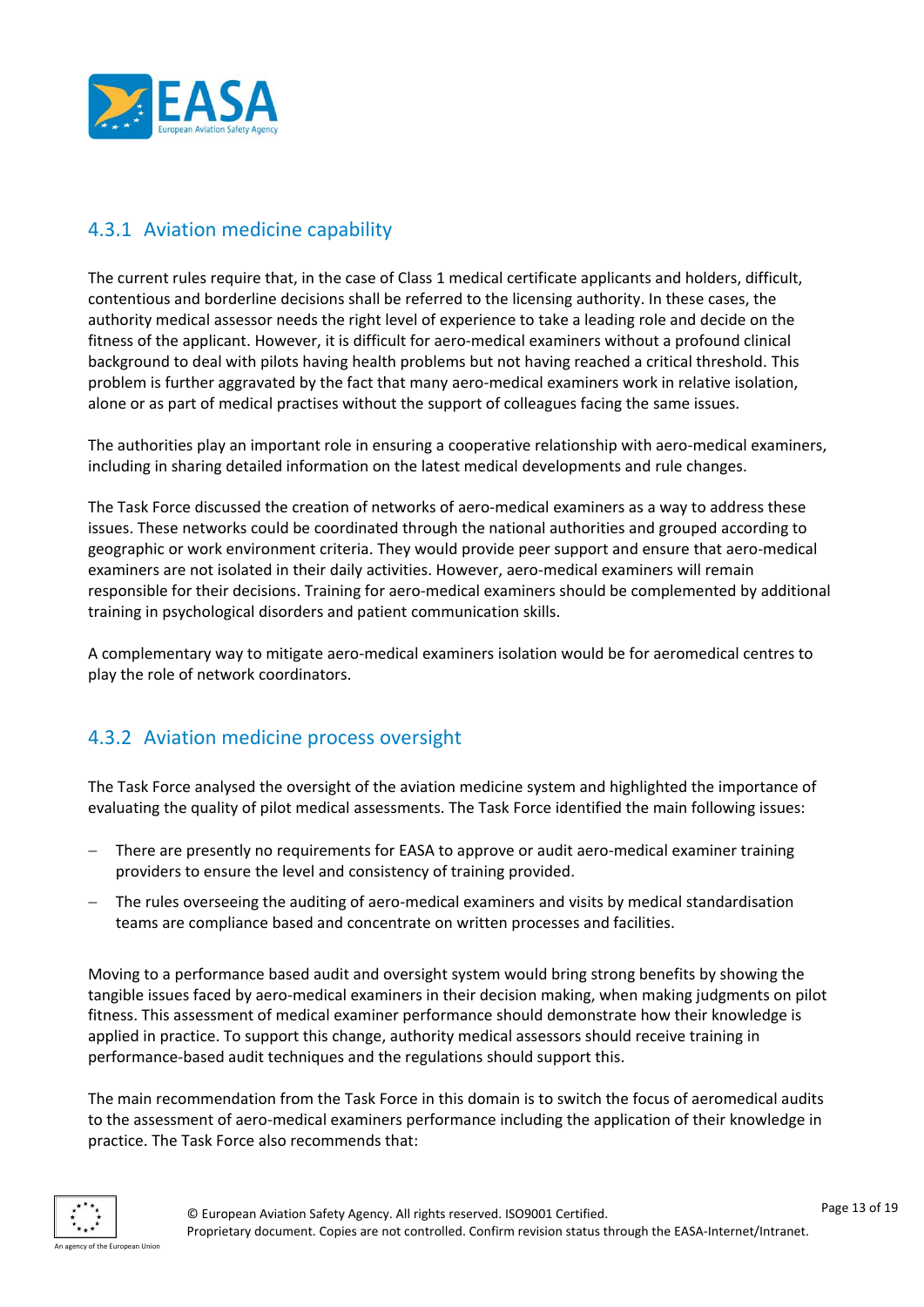

- EASA approves and audits the training of aero-medical examiners.
- When introducing a performance based auditing system of aero-medical examiners, authorities are able to undertake some routine elements of the audit by videoconference.
- Changes to requirements take into account the different situations across Europe, as some States have only a very small number of aero-medical examiners, all trained by a single organisation.
- A high level of aviation medical competence should be ensured within the Authorities and the aeromedical centres.
- The merits of a periodic assessment in an aeromedical centre should be further explored.

**Recommendation 4:** The Task Force recommends the establishment of robust oversight programme over the performance of aero-medical examiners including the practical application of their knowledge. In addition, national authorities should strengthen the psychological and communication aspects of aero-medical examiners training and practice. Networks of aero-medical examiners should be created to foster peer support.

# <span id="page-13-0"></span>4.4 Aeromedical data

The introduction of pan European medical certification has given pilots freedom to apply to an aeromedical examiner certificated by any EASA State. A system to share aeromedical information in an efficient manner is important to minimise the risk of non-declaration introduced by this freedom.

The Task Force identified the following main issues:

- The implementation of data protection rules should balance the need to protect patient confidentiality with the need to protect public safety. Unless national rules are changed, this will continue to be a risk.
- Pan European medical certification has opened the potential for medical tourism as the States do not share a common medical data system. The authorities and aero-medical examiners do not have access to the past medical history of the individual, nor information on whether a pilot has been denied a medical certificate if previously assessed in another State, nor the reason for denial.
- Pilots are increasingly mobile. Some choose to undertake their medical examinations in States where the costs are lower and there may also be a tendency to go to aero-medical examiners who have a reputation for having a less rigorous approach to examinations. Some may choose to shop around with an intention not to declare one or more aspects of their medical history. A history of psychiatric disease like depression or personality disorders as well as issues including drugs and alcohol misuse is particularly vulnerable to this type of non-declaration as there may be no clinical signs that can be elicited on examination. Many operators are still insisting on pilots changing their licences to the State in which the operator is based when they start working for them.

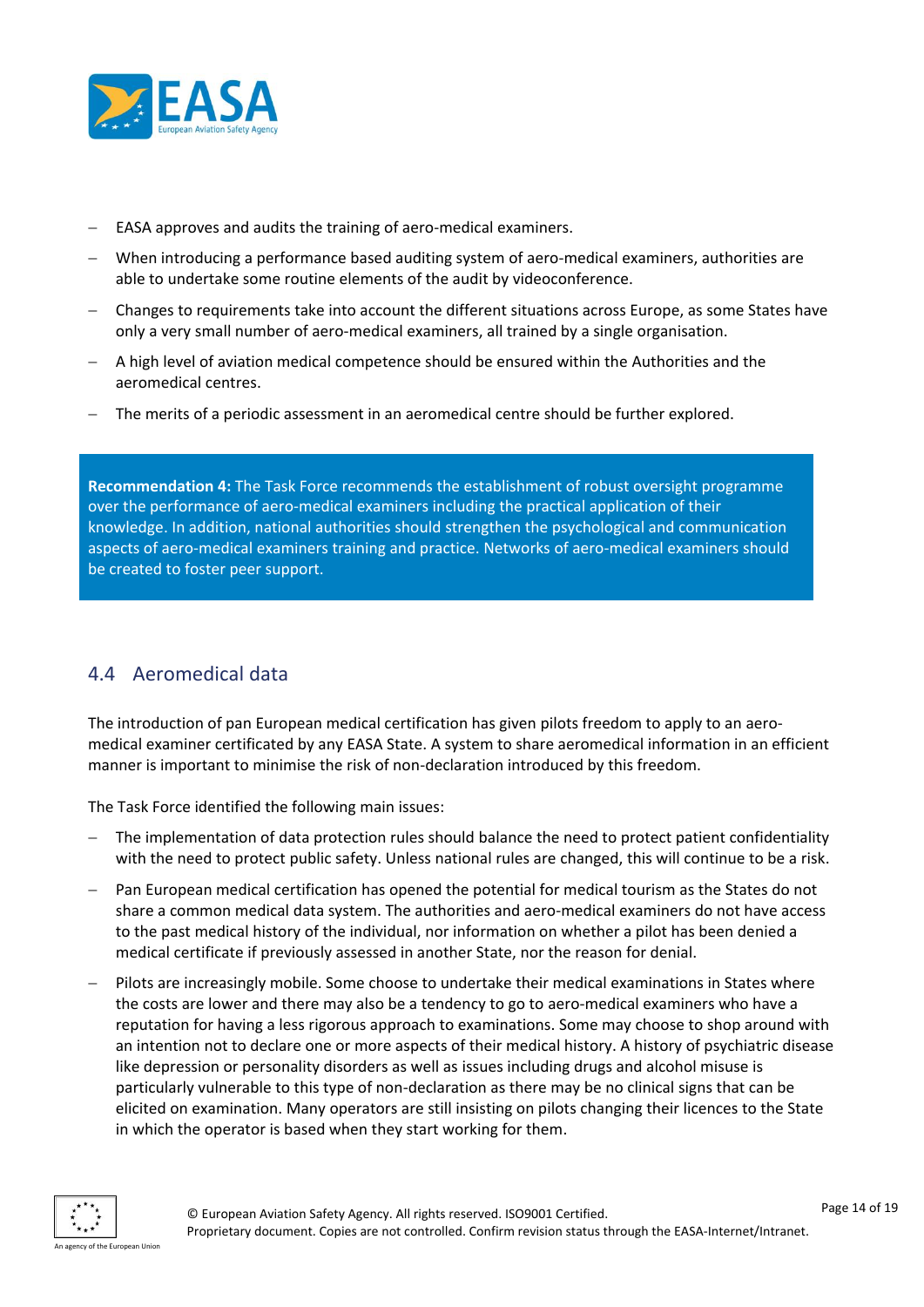

 Also, in the case of a revalidation or renewal application in a different State, procedures have had to be created by the authorities to ensure the medical information report is sent to the authorities of the State responsible for issuing the licence. The procedures are not legislated, are difficult to apply in some States and very difficult to control and oversee. The volume of manual data handling and data loading is large.

The Task Force reviewed the feasibility of a European aeromedical data repository containing basic medicoadministrative information and of a comprehensive aeromedical records management system to supersede national systems. The practicality of implementing a full pan-European aeromedical records management system at this time was questioned. Significant issues include cost, lengthy implementation time, data security and difficult buy-in from stakeholders.

A European repository containing medico-administrative information, limited to Class 1 medicals, would deliver a significant benefit and be more readily accepted by aero-medical examiners and other stakeholders. It would include basic personal information (name, date of birth), State of License Issue (or to which the pilot has applied for a medical certificate if yet to achieve a licence) and details of the aeromedical examiner who issued the last medical certificate and current fit status. While acknowledging the limitations of the repository, it could as an act as interim measure to a future full aeromedical records system.

The Task Force recommends the creation of a European aeromedical data repository as a first step to facilitate the sharing of aeromedical information and tackle the issue of pilot non-declaration. EASA will lead the project to deliver the necessary software tool, including the analysis of costs and data protection related issues.

**Recommendation 5:** The Task Force recommends that national regulations ensure that an appropriate balance is found between patient confidentiality and the protection of public safety.

The Task Force recommends the creation of a European aeromedical data repository as a first step to facilitate the sharing of aeromedical information and tackle the issue of pilot non-declaration. EASA will lead the project to deliver the necessary software tool.

#### <span id="page-14-0"></span>**5 Social Responsibility and Pilot Work Environment**

Pilots, like other professionals, are susceptible to the effects of stress or negative personal situations and may sometimes be hesitant to seek help and support for a number of reasons. The obvious stressors include the work environment, psychosocial hazards such as fatigue and workplace or private problems, time pressure and stress sources all adults must deal with. This combination of factors may lead to temporary mental health issues or, if not recognised and treated, possible permanent issues.

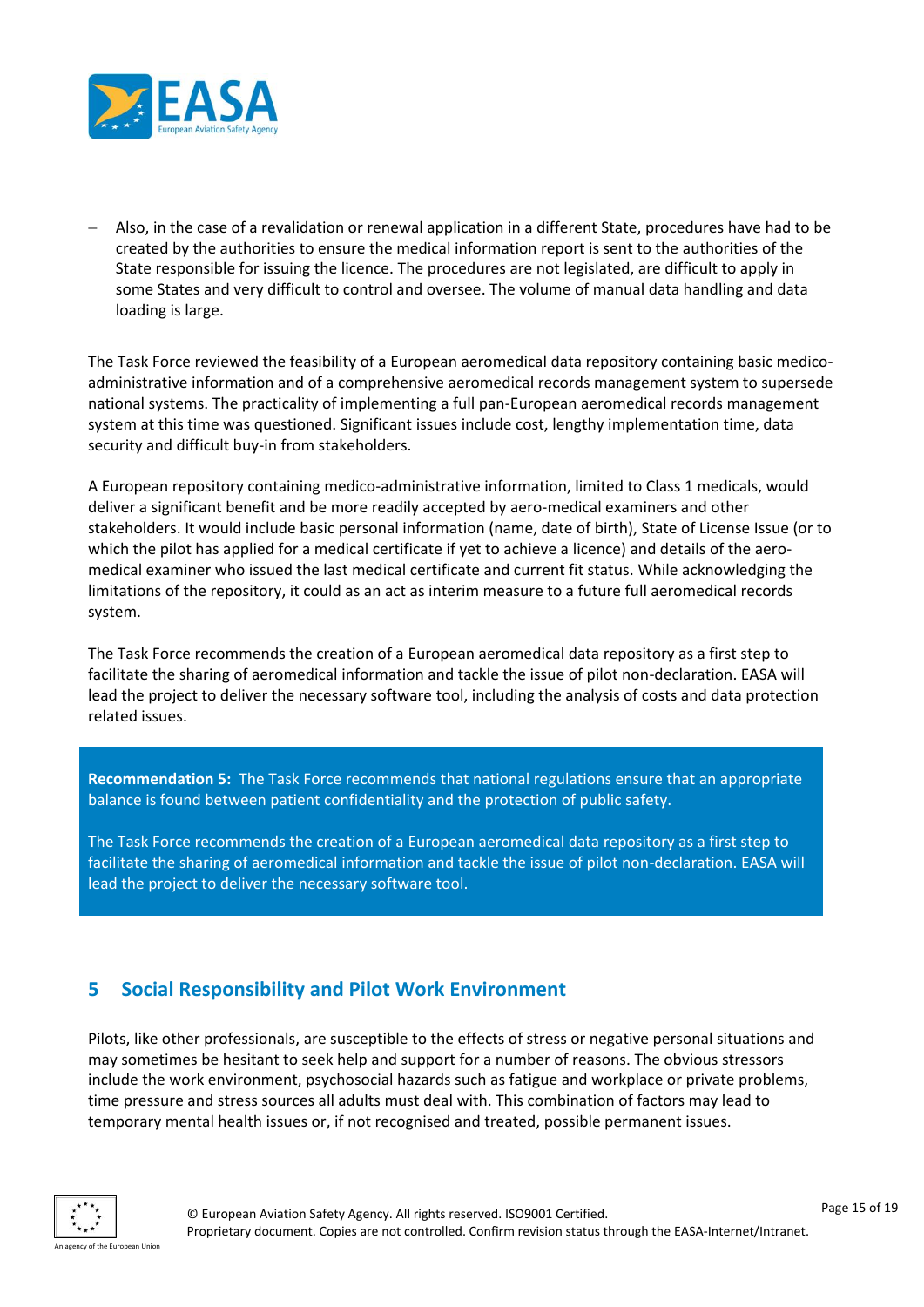

The aviation sector is heavily driven by operational safety because of the regulatory and enforcement framework through European and national authorities. Obligations in relation to occupational health and safety, however, may not always receive sufficient emphasis from all stakeholders.

The Task Force considered ways in which the employer can provide pilot support systems to facilitate the detection and early treatment of mental health issues, and the possible challenges that may be associated with such an approach.

# <span id="page-15-0"></span>5.1 Pilot support systems

Pilots work as part of a crew where they interact with other pilots as part of their daily duties. Most of this time is spent in the cockpit of an aircraft, by definition a closed space where close human interaction is present. The fact that the work is very proceduralised, with checklists, call outs and structured decision making, can allow for the recognition of issues. Pilot relationships with peers are easily formed and this often permits an understanding and insight that others in the organisation do not have access to.

A number of organisations have been able to make use of this by setting up peer support groups, usually with the involvement of crew representation bodies or professional pilot associations.

Peer support structures provide individuals a place to turn to in order to share their issues with trusted peers in as close to a non-threatening environment as possible, with the knowledge that fellow pilots are likely to help rather than immediately seek to penalise a colleague. The structures also enable organisations to more easily approach individuals that display behavioural or other issues via their peers. As a last resort, reporting systems may be used in case of identified unresolved perceived safety issues. A well organised support system may prevent mental or personal issues from becoming a greater liability to both the individual's career and the organisation's safety performance.

Peer support and reporting systems, however, present significant implementation challenges. For these programmes to work, mutual trust between the flight crews and hierarchical structures of the operator is necessary. The crew needs to be assured that mental health issues will not be stigmatised, concerns raised will be handled confidentially and appropriately, and that the pilot will be well supported with the primary aim to allow him/her to return to the flight deck. Organisations must foster the development of these systems by integrating them into the organisation's daily way of working.

# <span id="page-15-1"></span>5.2 Organisation requirements for pilot support

The implementation of pilot support systems may benefit from being the result of a joint initiative from both the operator and a pilot association, contributing to buy-in from pilots. The systems need to be clear and transparent and be endorsed at senior management levels. It needs to provide for a very high degree of confidentiality and data protection, which does not exclude that action is taken to address safety concerns. The Task Force notes that pilot support systems and the related necessary structures, policies and procedures are implemented within the organisation Safety Management System to ensure a proactive and integrated approach.

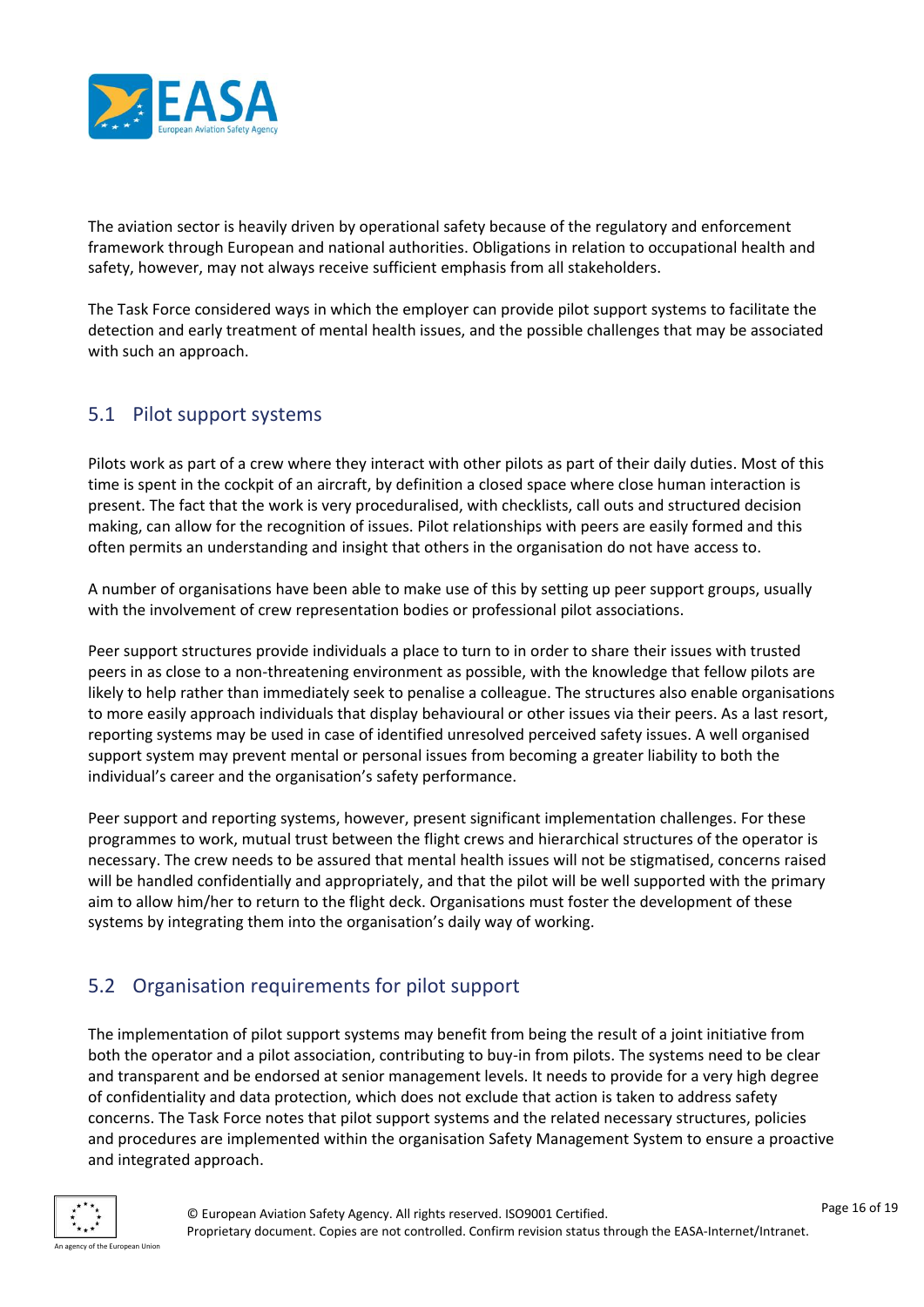

This approach goes beyond the classical compliance with prescriptive regulations to a systematic approach to managing safety, where risks are managed to an acceptable level.

A number of related aspects need to be taken into account:

- The support of the regulators must be secured. Oversight authorities should understand and support the organisation's approach to pilot support, including showing restraint before prematurely revoking licences from individuals that openly seek assistance.
- The connection between different reporting systems should be ensured. The reporting loop should be closed to ensure that the actors in the system, including the oversight authorities, get access to information needed to make an informed decision, notably in critical cases.
- Requirements should be adapted to different organisation sizes and maturity levels, and should provide provisions that take into account possible influence of different pilot contract types.

Taking into account the pilot working environment and the recognised benefits of pilot peer support programmes or similar channels, the Task Force recommends their implementation, linked to the employer Safety Management System.

In any future environment where mental ill-health awareness is formalised, the bond of mutual trust and cooperation should not be compromised through an atmosphere of fear. The successful implementation of pilot support systems relies heavily on a supportive working environment. The risk of protection and confidentiality being perceived as inadequate is for pilots to deal with issues underground instead of using the peer support system.

**Recommendation 6:** The Task Force recommends the implementation of pilot support and reporting systems, linked to the employer Safety Management System within the framework of a non-punitive work environment and without compromising Just Culture principles. Requirements should be adapted to different organisation sizes and maturity levels, and provide provisions that take into account the range of work arrangements and contract types.

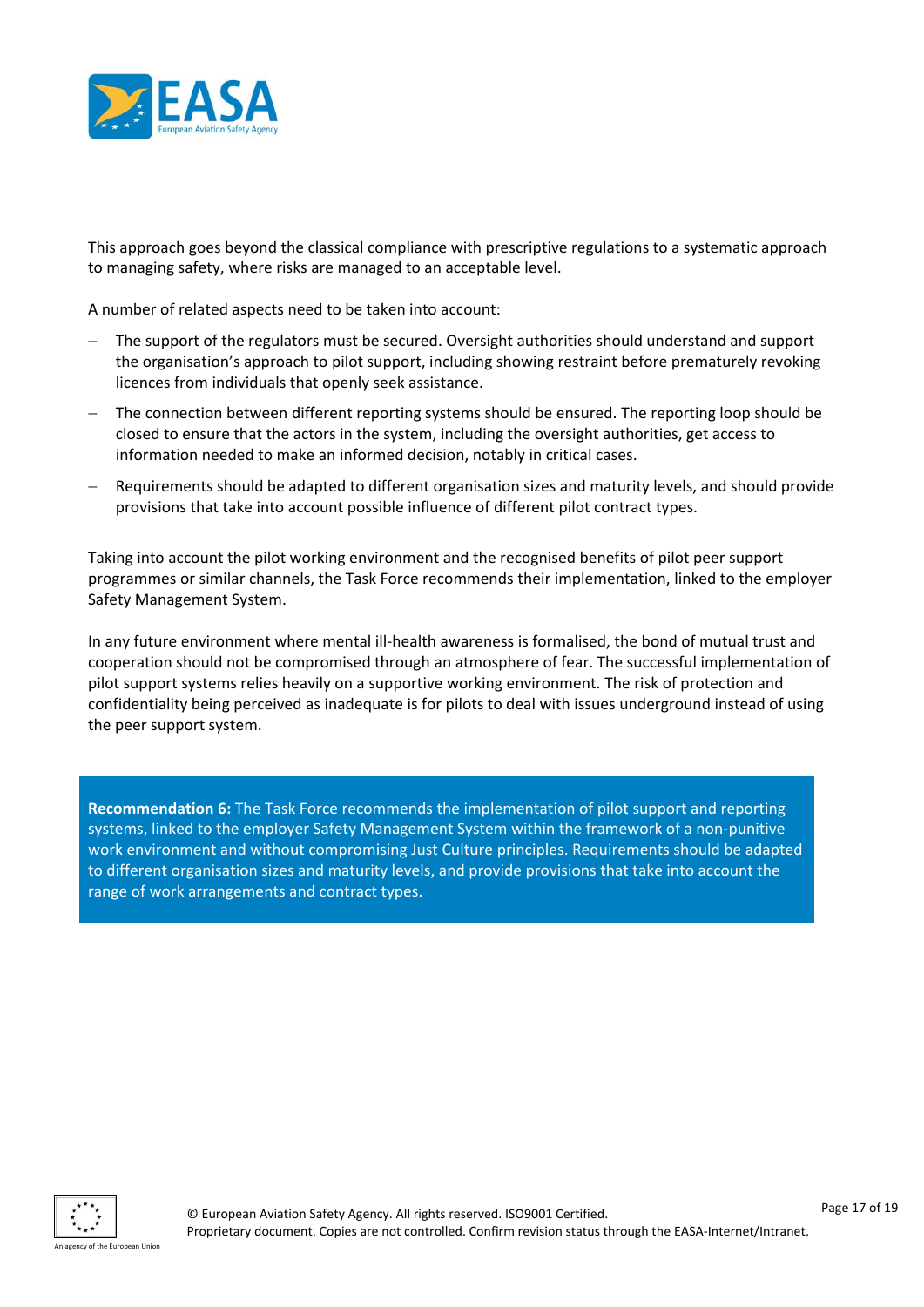

#### <span id="page-17-0"></span>**6 Way Forward**

With the publication of these six recommendations, the Task Force has concluded its work.

As part of the next steps, the Task Force proposes that EASA is tasked with the production of an action plan for the implementation of the recommendations stemming from this report. This should include a prioritisation of actions considering cost and time factors.

Where legislative action is to be taken, EASA should develop concrete proposals to be included in EU aviation safety regulations. These should follow the applicable rulemaking procedure, including any necessary impact assessment and take due account of input from affected parties. A plan for the monitoring of non-legislative actions should also be proposed.

Given the global nature of aviation, the Task Force highlights the need for a harmonised approach to the implementation of the recommendations. Authorities, together with other involved parties including airlines and crew associations, should cooperate at international level to achieve maximum safety benefit.

The results of the BEA-led independent safety investigation and the conclusions of other groups following issues related to the accident of Germanwings flight 9525 should be monitored closely and considered when implementing these recommendations.